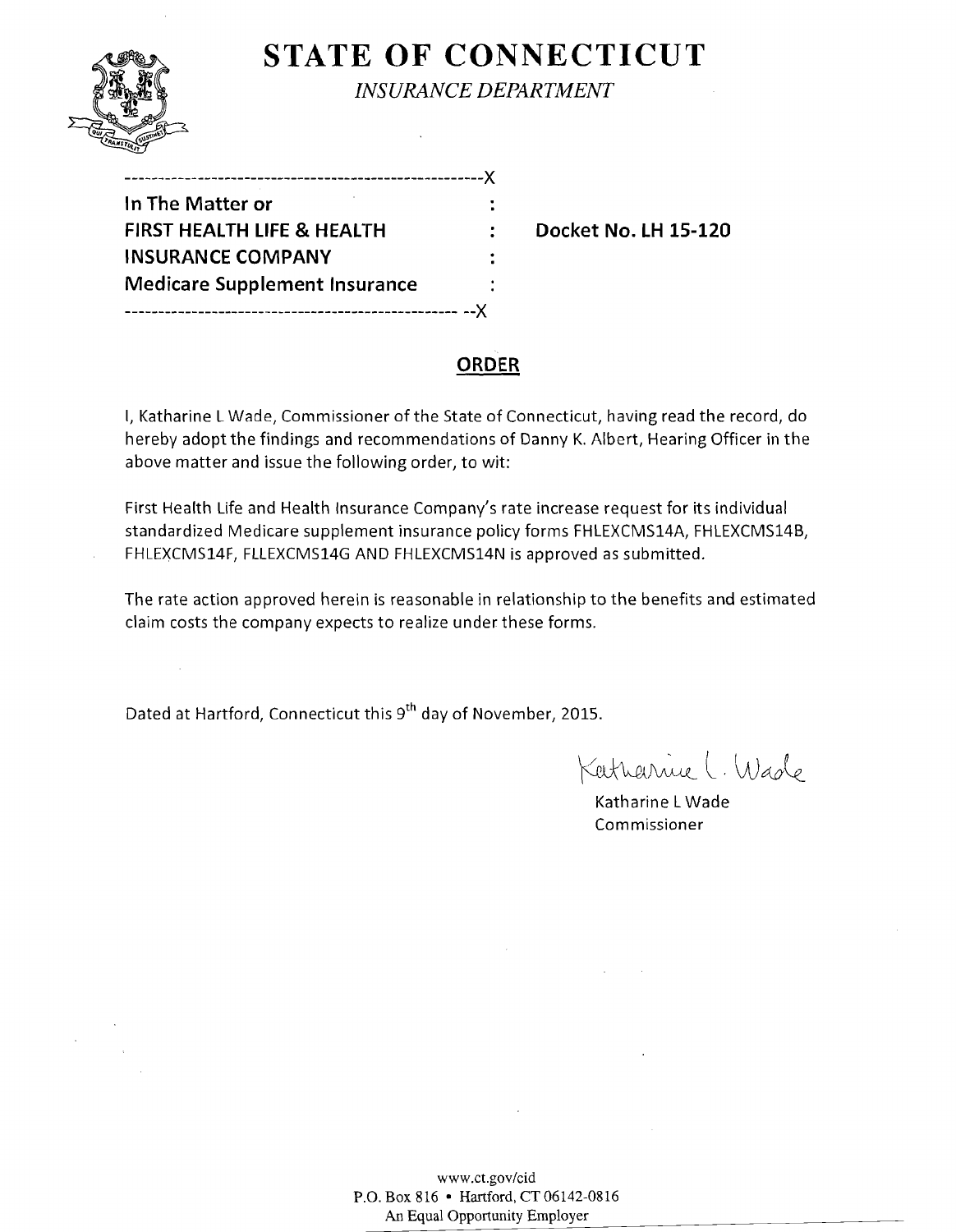**STATE OF CONNECTICUT** *INSURANCE DEPARTMENT* 

| In The Matter or                     |  |
|--------------------------------------|--|
| FIRST HEALTH LIFE & HEALTH           |  |
| <b>INSURANCE COMPANY</b>             |  |
| <b>Medicare Supplement Insurance</b> |  |
| ------------------------------       |  |

**Docket No. LH 15-120** 

## **PROPOSED FINAL DECISION**

# **1. INTRODUCTION**

The Insurance Commissioner of the State of Connecticut is empowered to review rates charged for individual and group Medicare supplement policies sold to any resident of this State who is eligible for Medicare. The source for this regulatory authority is contained in Chapter 700c and Section 38a-495a of the Connecticut General Statutes.

After due notice, a hearing was held at the Insurance Department in Hartford on October 29, 2015 to consider whether or not the rate increase requested by First Health Life & Health Insurance Company on its individual standardized Medicare supplement business should be approved.

No members from the general public attended the hearing.

No Company representatives from First Health Life & Health Insurance Company attended the hearing.

The hearing was conducted in accordance with the requirements of Section 38a-474, Connecticut General Statutes, the Uniform Administrative Procedures Act, Chapter 54 of Section 38a-8-1 et seq. of the Regulations of Connecticut State Agencies.

A Medicare supplement (or Medigap) policy is a private health insurance policy sold on an individual or group basis, which provides benefits that are additional to the benefits provided by Medicare. For many years Medicare supplement policies have been highly regulated under both state and federal law to protect the interests of persons eligible for Medicare who depend on these policies to provide additional coverage for the costs of health care.

Effective December 1, 2005, Connecticut amended its program of standardized Medicare supplement policies in accordance with Section 38a-496a of the Connecticut General Statutes,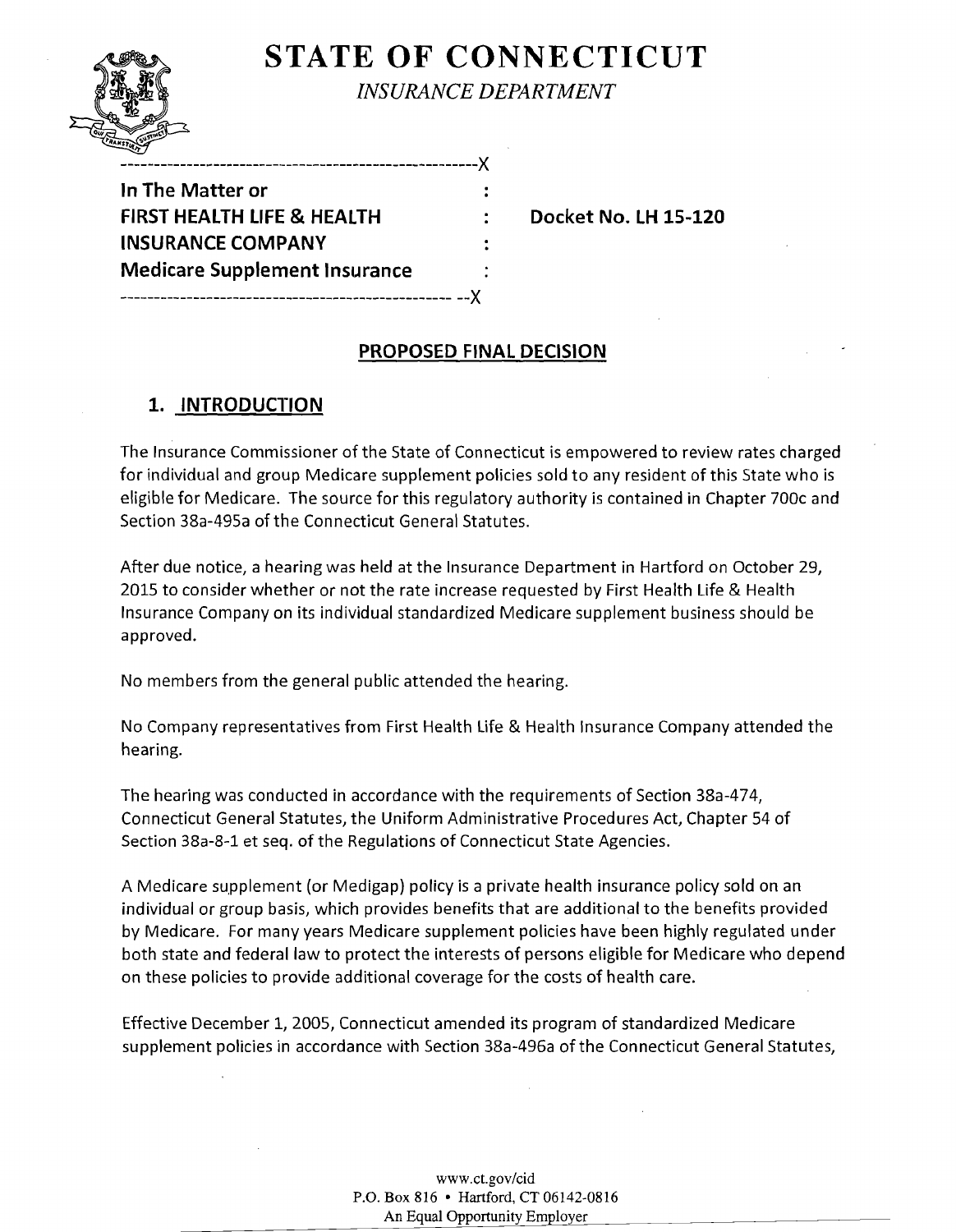and Sections 38a-495a-1 through 38a-495a-21 of the Regulations of Connecticut Agencies. This program, which conforms to federal requirements, provides that all *"core"* package of benefits known as Plan A. Insurers may also offer anyone or more of eleven other plans (Plans B through  $N$ ).

Effective January 1, 2006, in accordance with Section 38a-495c of the Connecticut General Statutes (as amended by Public Act 05-20) premiums for all Medicare supplement policies in the state must use community rating. Rates for Plans A through N must be computed without regard to age, gender, previous claims history or the medical condition of any person covered by a Medicare supplement policy or certificate.

The statute provides that coverage under Plans A through N may not be denied on the basis of age, gender, previous claims history or the medical condition of any covered person. Insurers may exclude benefits for losses incurred within six months from the effective date of coverage based on a pre-existing condition.

Effective October 1, 1998, carriers that offer Plan B or Plan C must make these plans as well as Plan A, available to all persons eligible for Medicare by reason of disability.

Insurers must also make the necessary arrangements to receive notice of all claims paid by Medicare for their insureds so that supplement benefits can be computed and paid without requiring insureds to file claim forms for such benefits. This process of direct notice and automatic claims payment is commonly referred to as "piggybacking" or "crossover".

Sections 38a-495 and 38a-522 of the Connecticut General Statutes, and Section 38a-495a-10 of the Regulations of Connecticut Agencies, state that individiaul and group Medicare supplement policies must have anticipated loss ratios of 65% and 75%, respectively. Under Sections 38a-495-7 and 38a-495a-10 of the Regulations of Connecticut Agencies, filings for rate increases must demonstrate that actual and expected losses in relation to premiums meet these standards, and anticipated loss ratios for the entire future period for which the requested premiums are calculated to provide coverage must be expected to equal or exceed the appropriate loss ratio standard.

Section 38a-473 of the Connecticut General Statutes provides that no insurer may incorporate in its rates for Medicare supplement policies factors for expenses that exceed 150% of the average expense ratio for that insurer's entire written premium for all lines of health insurance for the previous calendar year.

#### II. **FINDING OF FACT**

After reviewing the exhibits entered into the record ofthis proceeding, and utilizing the experience, technical competence and specialized knowledge of the Insurance Department, the undersigned makes the following findings of fact: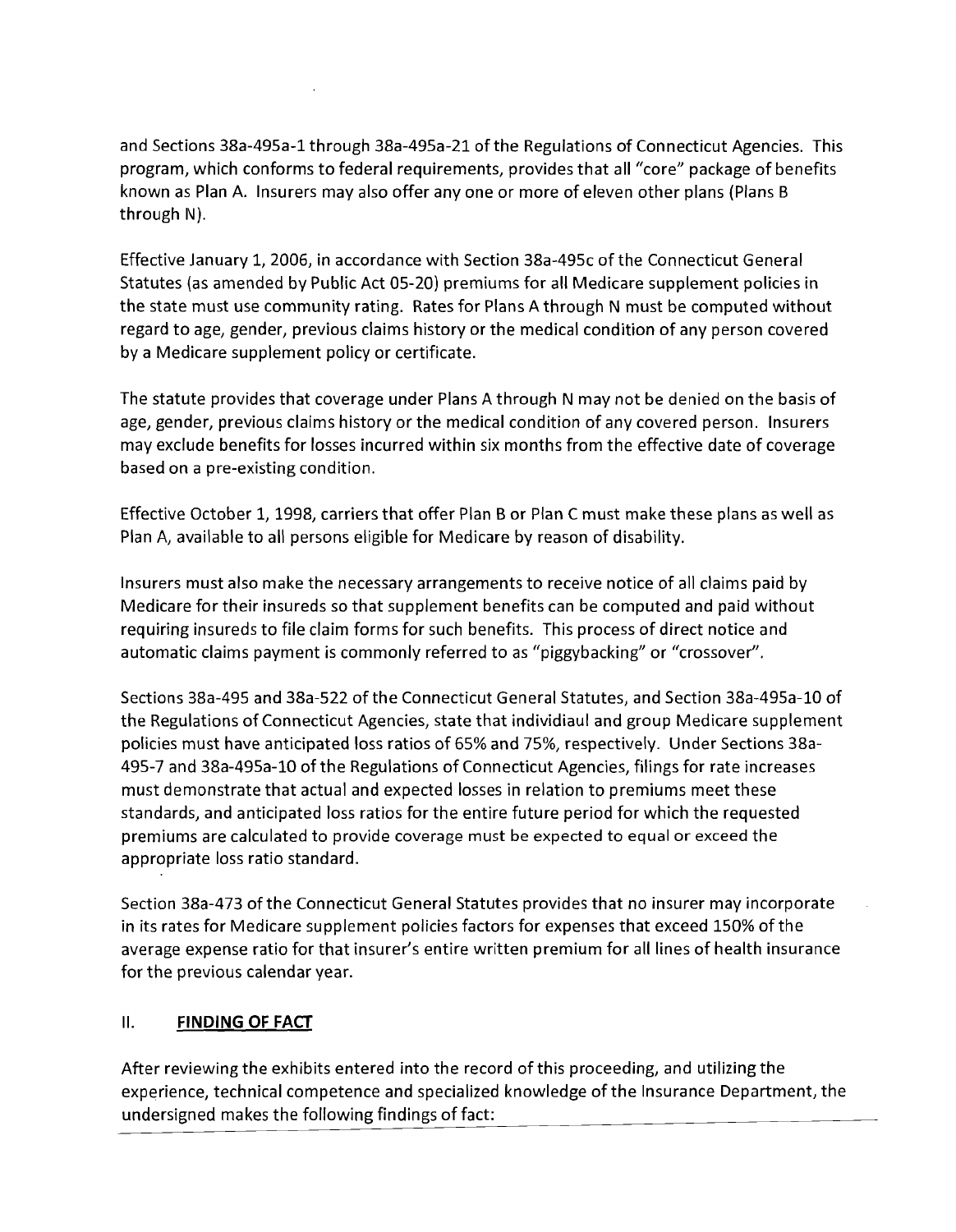1. First Health Life and Health Insurance Company has requested the following rate increase on its individual standardized Medicare supplement policies for forms FHLEXCMS14A, FHLEXCMS14B, FHLEXCMS14F, FHLEXCMS14G and FHLEXCMS15N:

|      | Proposed      |
|------|---------------|
| Plan | Rate Increase |
| А    | 6.0%          |
| В    | 6.0%          |
| F    | 6.0%          |
| G    | 6.0%          |
| N    | 6.0%          |

2. No policies are in-force in Connecticut. Policy in-force counts, as of 6/30/15, on a nationwide basis, by Plan, are as follows:

| Plan  | Connecticut | Nationwide |
|-------|-------------|------------|
| А     |             |            |
| Β     | 0           |            |
| F     | ი           | 1,363      |
| G     | Ω           |            |
| Ν     |             |            |
| Total |             | 1,368      |

3. The 2015 loss ratios through June 30 on a nationwide basis, by plan, are as follows:

| Plan  | 2015   |
|-------|--------|
| А     | 85.04% |
| в     | 54.96% |
| F     | 87.91% |
| Total | 87.87% |

- 4. There have been no rate changes on these policy forms.
- 5. The company expects the 2016 overall claim cost trend to be 7.5%.
- 6. The proposed rates are expected to satisfy the Connecticut statutory loss ratio of 65% required of individual Medicare supplement forms.
- 7. Experience and projection exhibits are not provided. The earliest policy effective date for these forms is 1/1/2015.